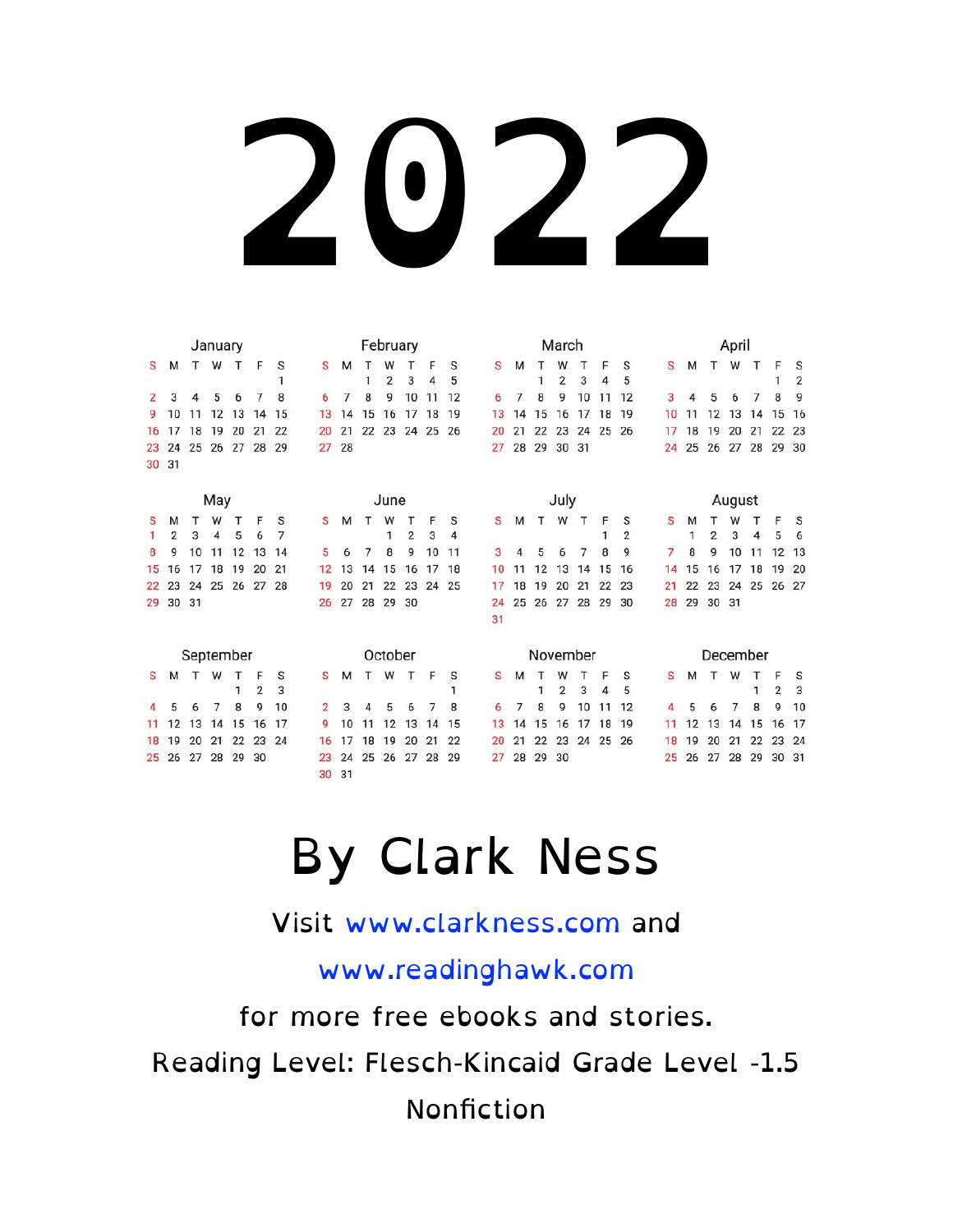|    |                |           | January |       |                |    |    |    |    | February |                |    |    |    |    |    |          | March |    |    |    |    |   |    |          | April  |    |                |    |
|----|----------------|-----------|---------|-------|----------------|----|----|----|----|----------|----------------|----|----|----|----|----|----------|-------|----|----|----|----|---|----|----------|--------|----|----------------|----|
| S  | M              |           | W       |       | F              | S  | S  | М  | т  | W        |                | F  | S  |    | S  | M  |          | W     |    | F  | S  | S  | M |    | т        | W      | Т  | F              | S  |
|    |                |           |         |       |                | 1  |    |    | 1  | 2        | 3              | 4  | 5  |    |    |    | 1        | 2     | 3  | 4  | 5  |    |   |    |          |        |    | 1              | 2  |
|    | 3              | 4         | 5       | 6     | 7              | 8  | 6  |    | 8  | 9        | 10             | 11 | 12 |    | 6  | 7  | 8        | 9     | 10 |    | 12 | 3  |   | 4  | 5        | 6      | 7  | 8              | 9  |
| 9  | 10             | 11        | 12      | 13    | 14             | 15 | 13 | 14 | 15 | 16       | 17             | 18 | 19 |    | 13 | 14 | 15       | 16    | 17 | 18 | 19 | 10 |   | 11 | 12       | 13     | 14 | 15             | 16 |
| 16 | 17             | 18        | 19      | 20    | 21             | 22 | 20 | 21 | 22 | 23       | 24 25          |    | 26 |    | 20 | 21 | 22       | 23    | 24 | 25 | 26 | 17 |   | 18 | 19       | 20     | 21 | 22             | 23 |
| 23 | 24             | 25        |         | 26 27 | 28             | 29 | 27 | 28 |    |          |                |    |    |    | 27 | 28 | 29       | 30    | 31 |    |    | 24 |   | 25 | 26       | 27     | 28 | 29             | 30 |
|    | 30 31          |           |         |       |                |    |    |    |    |          |                |    |    |    |    |    |          |       |    |    |    |    |   |    |          |        |    |                |    |
|    |                |           |         |       |                |    |    |    |    |          |                |    |    |    |    |    |          |       |    |    |    |    |   |    |          |        |    |                |    |
|    |                |           | May     |       |                |    |    |    |    | June     |                |    |    |    |    |    |          | July  |    |    |    |    |   |    |          | August |    |                |    |
| S  | M              |           | W       |       | F              | S  | S  | м  | т  | W        | Т              | F  | S  |    | S  | M  | т        | W     | т  | F  | S  | S  | м |    |          | W      | т  | F              | S  |
|    | $\overline{2}$ | 3         | 4       | 5     | 6              | 7  |    |    |    | 1        | $\overline{2}$ | 3  | 4  |    |    |    |          |       |    | 1  | 2  |    |   | 1  | 2        | 3      | 4  | 5              | 6  |
| 8  | 9              | 10        | 11      | 12    | 13             | 14 | 5  | 6  | 7  | 8        | 9              | 10 | 11 |    | 3  |    |          | 6     |    | 8  | 9  |    | 7 | 8  | 9        | 10     | 11 | 12             | 13 |
| 15 | 16             | 17        | 18      | 19    | 20             | 21 | 12 | 13 | 14 | 15       | 16             | 17 | 18 |    | 10 |    | 12       | 13    | 14 | 15 | 16 | 14 |   | 15 | 16       | 17     | 18 | 19             | 20 |
| 22 | 23             | 24        | 25      | 26    | 27             | 28 | 19 | 20 | 21 | 22       | 23             | 24 | 25 |    | 17 | 18 | 19       | 20    | 21 | 22 | 23 | 21 |   | 22 | 23       | 24     | 25 | 26             | 27 |
| 29 | 30             | 31        |         |       |                |    | 26 | 27 | 28 | 29       | 30             |    |    |    | 24 | 25 | 26       | 27    | 28 | 29 | 30 | 28 |   | 29 | 30 31    |        |    |                |    |
|    |                |           |         |       |                |    |    |    |    |          |                |    |    | 31 |    |    |          |       |    |    |    |    |   |    |          |        |    |                |    |
|    |                |           |         |       |                |    |    |    |    |          |                |    |    |    |    |    |          |       |    |    |    |    |   |    |          |        |    |                |    |
|    |                | September |         |       |                |    |    |    |    | October  |                |    |    |    |    |    | November |       |    |    |    |    |   |    | December |        |    |                |    |
| S  | м              | т         | W       | т     | F              | S  | S  | м  | т  | W        | т              | F  | S  |    | s  | М  |          | W     |    | F  | S  | s  |   | м  | т        | W      | т  | F              | S  |
|    |                |           |         | 1     | $\overline{2}$ | 3  |    |    |    |          |                |    | 1  |    |    |    | 1        | 2     | 3  | 4  | 5  |    |   |    |          |        | 1  | $\overline{2}$ | 3  |
|    | 5              | 6         | 7       | 8     | 9              | 10 | 2  | 3  | 4  | 5        | 6              | 7  | 8  | 6  |    | 7  | 8        | 9     | 10 | 11 | 12 |    | 4 | 5  | 6        | 7      | 8  | 9              | 10 |
| 11 | 12             | 13        | 14      | 15    | 16             | 17 | 9  | 10 | 11 | 12       | 13             | 14 | 15 |    | 13 | 14 | 15       | 16    | 17 | 18 | 19 | 11 |   | 12 | 13       | 14     | 15 | 16             | 17 |
| 18 | 19             | 20        | 21      | 22    | 23             | 24 | 16 | 17 | 18 | 19       | 20             | 21 | 22 |    | 20 | 21 | 22       | 23    | 24 | 25 | 26 | 18 |   | 19 | 20       | 21     | 22 | 23             | 24 |
| 25 | 26             | 27        | 28      | 29    | 30             |    | 23 | 24 | 25 | 26       | 27             | 28 | 29 | 27 |    | 28 | 29       | 30    |    |    |    | 25 |   | 26 | 27       | 28     | 29 | 30             | 31 |
|    |                |           |         |       |                |    | 30 | 31 |    |          |                |    |    |    |    |    |          |       |    |    |    |    |   |    |          |        |    |                |    |

#### This year is 2022.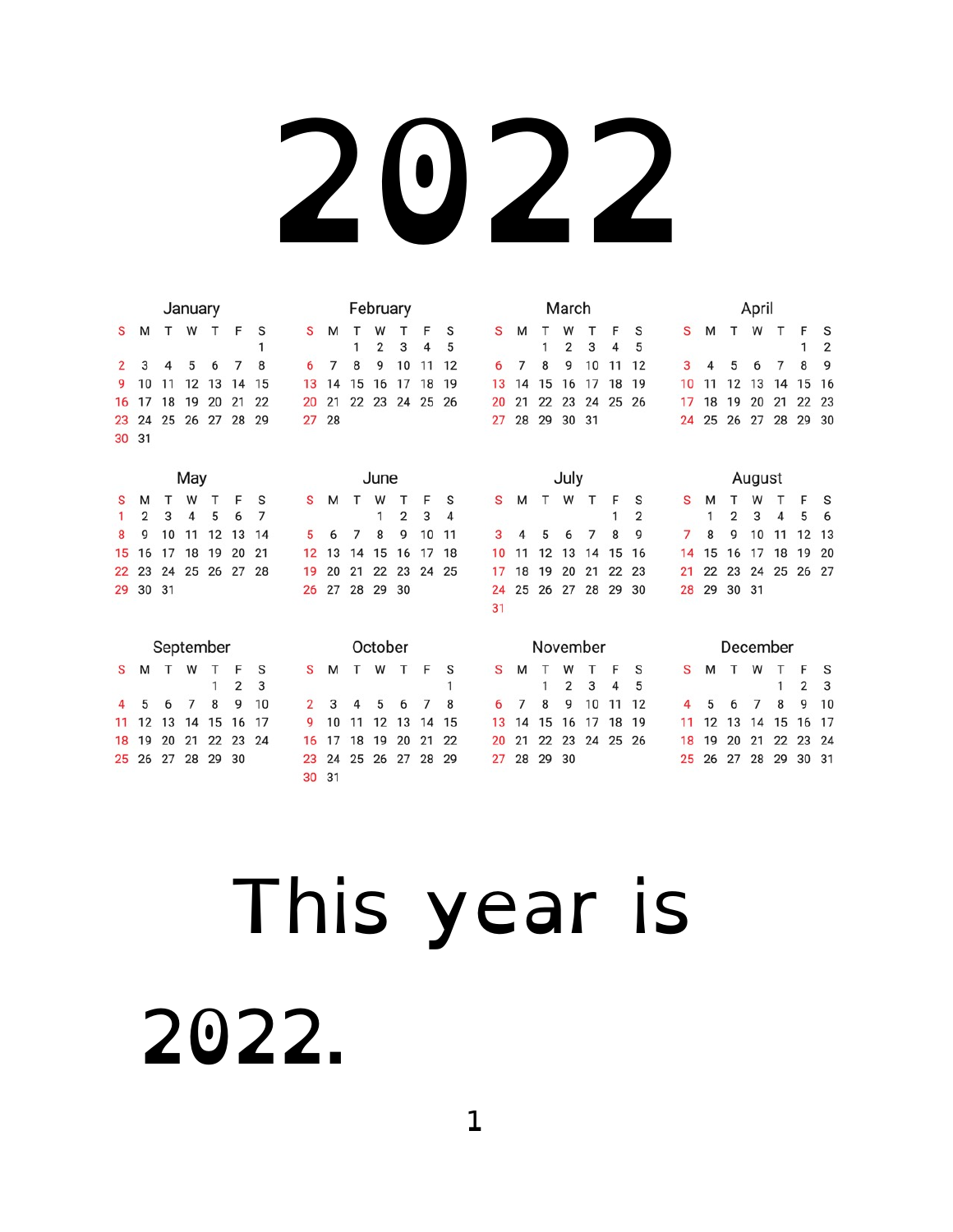|                |                |           | January |       |    |    |       |    |                | February       |                |       |    |    |    |                   | March          |       |          |                |    |    |          | April  |          |       |                |
|----------------|----------------|-----------|---------|-------|----|----|-------|----|----------------|----------------|----------------|-------|----|----|----|-------------------|----------------|-------|----------|----------------|----|----|----------|--------|----------|-------|----------------|
| $\mathbf{s}$   | м              | T W       |         | т     | F  | S  | S     | M  | т              |                |                | F     | S  | S  | м  |                   | W              |       | F        | S              | S  | м  | T        | W      | Т        | F     | S              |
|                |                |           |         |       |    |    |       |    |                | $\overline{2}$ | 3              |       | 5  |    |    |                   | $\overline{2}$ | 3     | 4        |                |    |    |          |        |          |       | $\overline{2}$ |
| $\overline{2}$ |                |           | 5       | 6     |    | 8  | 6     | 7  | 8              | g              | 10             | 11    | 12 | 6  | 7  | 8                 | 9              | 10    | 11       | 12             | 3  |    |          | 6      |          | 8     | 9              |
| q              | 10             | 11        | 12      | 13    | 14 | 15 | 13    | 14 | 15             |                | 16 17 18       |       | 19 | 13 | 14 | 15                | 16             | 17 18 |          | 19             | 10 |    | 12       | 13     | 14       | 15    | 16             |
| 16             | 17             | 18        | 19      | 20    | 21 | 22 | 20    | 21 |                |                | 22 23 24 25 26 |       |    | 20 | 21 | 22                | 23             |       | 24 25    | 26             | 17 | 18 | 19       | 20     | 21       | 22    | 23             |
| 23             | 24             | 25 26 27  |         |       | 28 | 29 | 27    | 28 |                |                |                |       |    | 27 | 28 | 29 30 31          |                |       |          |                | 24 |    | 25 26 27 |        | 28       |       | 29 30          |
| 30 31          |                |           |         |       |    |    |       |    |                |                |                |       |    |    |    |                   |                |       |          |                |    |    |          |        |          |       |                |
|                |                |           |         |       |    |    |       |    |                |                |                |       |    |    |    |                   |                |       |          |                |    |    |          |        |          |       |                |
|                |                |           | May     |       |    |    |       |    |                | June           |                |       |    |    |    |                   | July           |       |          |                |    |    |          | August |          |       |                |
| S              | M              |           | W       |       | F  | S  | S     | M  |                | W              | т              | F     | S  | S  | м  | T.                | W              | Т     | F        | S              | S  | M  |          | W      |          | F     | S              |
|                | $\overline{2}$ | 3         | 4       | 5     |    | 7  |       |    |                |                | $\overline{2}$ | 3     |    |    |    |                   |                |       |          | $\overline{2}$ |    |    | 2        | 3      | 4        | 5     | 6              |
| 8              | q              | 10        | 11      | 12    | 13 | 14 | 5     | 6  |                | 8              | 9              | 10    | 11 | 3  |    | 5                 | 6              | 7     | 8        | 9              | 7  | 8  | 9        | 10     | 11       | 12    | 13             |
| 15             | 16             | 17        | 18      | 19    | 20 | 21 | 12    | 13 | 14             | 15             | 16             | 17    | 18 | 10 | 11 | 12                | 13             | 14    | 15       | 16             | 14 | 15 | 16       | 17     | 18       | 19    | 20             |
| 22             | 23             | 24        |         | 25 26 | 27 | 28 | 19    | 20 | 21             | 22             | 23             | 24 25 |    | 17 | 18 | 19                | 20             | 21    | 22       | 23             | 21 | 22 | 23       | 24     | 25       | 26 27 |                |
|                | 29 30 31       |           |         |       |    |    | 26    |    | 27 28 29 30    |                |                |       |    | 24 |    | 25 26 27 28 29 30 |                |       |          |                | 28 |    | 29 30 31 |        |          |       |                |
|                |                |           |         |       |    |    |       |    |                |                |                |       |    | 31 |    |                   |                |       |          |                |    |    |          |        |          |       |                |
|                |                |           |         |       |    |    |       |    |                |                |                |       |    |    |    |                   |                |       |          |                |    |    |          |        |          |       |                |
|                |                | September |         |       |    |    |       |    |                | October        |                |       |    |    |    | November          |                |       |          |                |    |    |          |        | December |       |                |
| S              | м              |           | W       |       | F  | S  | S     | M  | т              | W              | т              | F     | S  | S  | М  |                   | W              |       | F        | S              | S  | M  | т        | W      |          |       | S              |
|                |                |           |         |       | 2  | 3  |       |    |                |                |                |       |    |    |    |                   | 2              | 3     | 4        | 5              |    |    |          |        |          | 2     | 3              |
|                |                |           |         | 8     | g  | 10 |       | 3  |                |                | 6              |       | 8  | 6  |    | 8                 | 9              | 10    | 11       | 12             |    |    | 6        |        | 8        | 9     | 10             |
| 11             | 12             | 13        | 14      | 15    | 16 | 17 | q     | 10 | 11             | 12             | 13             | 14    | 15 | 13 | 14 | 15                | 16             |       | 17 18    | 19             | 11 | 12 | 13       | 14     | 15       | 16    | 17             |
| 18             | 19             | 20        | 21      | 22    | 23 | 24 | 16    |    | 17 18          | 19             | 20             | 21    | 22 | 20 | 21 | 22                | 23             |       | 24 25 26 |                | 18 | 19 | 20       | 21     | 22       |       | 23 24          |
| 25             | 26             | 27        |         | 28 29 | 30 |    | 23    | 24 | 25 26 27 28 29 |                |                |       |    | 27 | 28 | 29 30             |                |       |          |                | 25 | 26 | 27       | 28     | 29       | 30 31 |                |
|                |                |           |         |       |    |    | 30 31 |    |                |                |                |       |    |    |    |                   |                |       |          |                |    |    |          |        |          |       |                |

#### There are 12 months in 2022.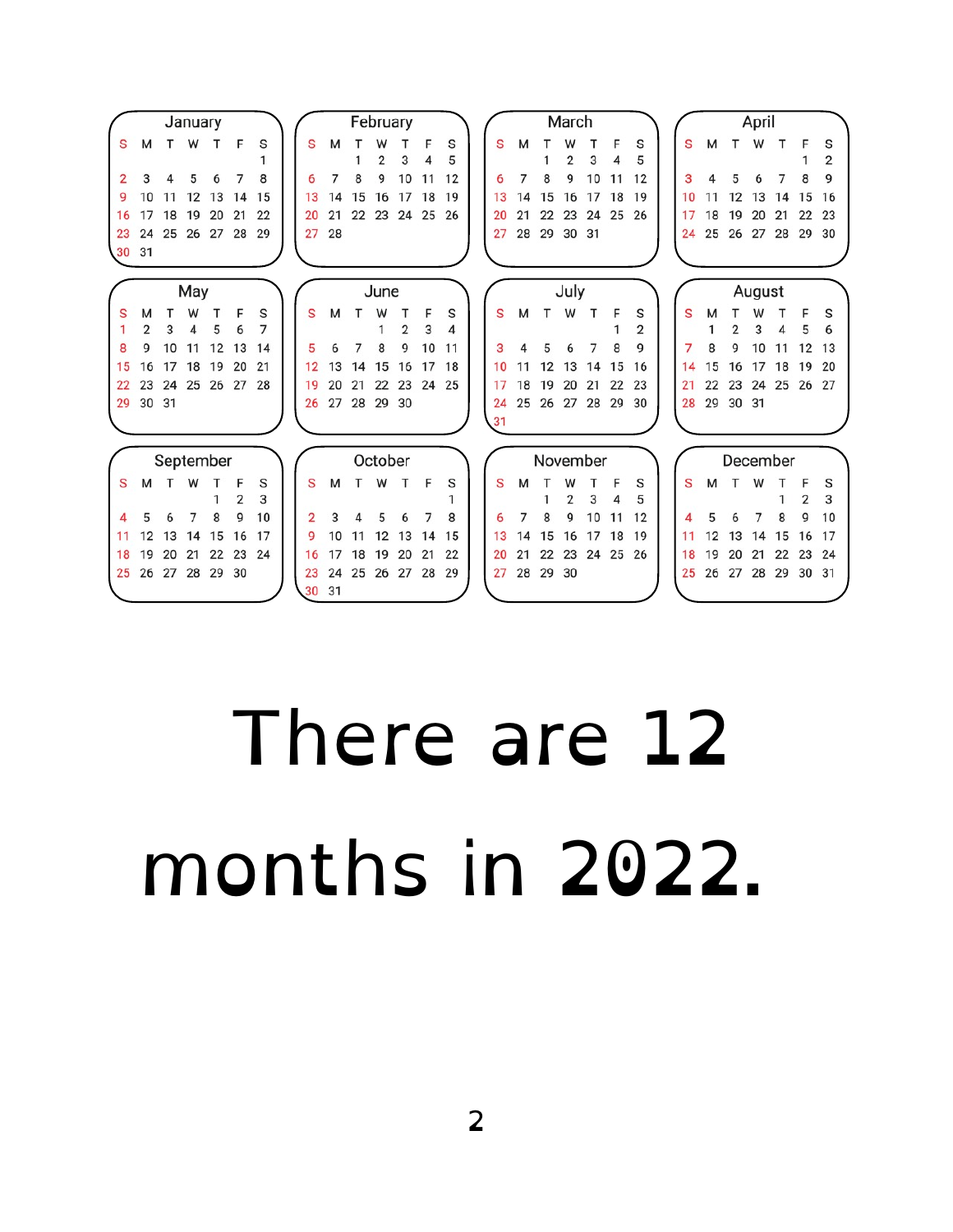|    |    |    | January |    |    |    |  |
|----|----|----|---------|----|----|----|--|
| S  | М  |    | W       |    | F  | S  |  |
|    |    |    |         |    |    | 1  |  |
|    | 3  | 4  | 5       | 6  |    | 8  |  |
|    | 10 | 11 | 12      | 13 | 14 | 15 |  |
| 16 |    | 18 | 19      | 20 | 21 | 22 |  |
| 23 | 24 | 25 | 26      | 27 | 28 | 29 |  |
|    | 31 |    |         |    |    |    |  |
|    |    |    |         |    |    |    |  |

|    |    |       | February |    |    |    |  |
|----|----|-------|----------|----|----|----|--|
| S  | M  |       | w        |    | F  | S  |  |
|    |    |       | 2        | 3  |    | 5  |  |
| 6  |    | 8     | q        | 10 |    | 12 |  |
|    | 14 | 15    | 16       | 17 | 18 | 19 |  |
| 20 | 21 | 22 23 |          | 24 | 25 | 26 |  |
|    | 28 |       |          |    |    |    |  |
|    |    |       |          |    |    |    |  |

|   |    |    | March |    |  |
|---|----|----|-------|----|--|
| S | м  |    | w     |    |  |
|   |    |    | 2     | 3  |  |
| 6 |    | 8  | g     | 10 |  |
|   | 14 | 15 | 16    |    |  |
|   | 21 | 22 | 23    | 24 |  |

30

 $\begin{array}{c} 5 \\ 12 \\ 19 \end{array}$ 

|    |    |    | April |    |    |    |
|----|----|----|-------|----|----|----|
| S  | М  | т  | W     |    | F  | S  |
|    |    |    |       |    |    | 2  |
| 3  | 4  | 5  | 6     |    | 8  | 9  |
| 10 | 11 | 12 | 13    | 14 | 15 | 16 |
|    | 18 | 19 | 20    | 21 | 22 | 23 |
| 24 | 25 | 26 | 27    | 28 | 29 | 30 |
|    |    |    |       |    |    |    |

|    |    |    | May |    |    |    |  |
|----|----|----|-----|----|----|----|--|
| S  | M  |    |     |    | F  | S  |  |
|    | 2  | 3  |     | 5  | 6  |    |  |
| 8  |    | 10 |     | 12 | 13 |    |  |
|    | 16 | 17 | 18  | 19 | 20 |    |  |
| 22 | 23 | 24 | 25  | 26 | 27 | 28 |  |
|    | 30 | 31 |     |    |    |    |  |
|    |    |    |     |    |    |    |  |

|    |       |    | June  |                |    |    |
|----|-------|----|-------|----------------|----|----|
| S  | M     |    | W     |                | F  | S  |
|    |       |    |       | $\overline{2}$ | 3  |    |
|    | 6     |    | 8     | g              | 10 | 11 |
| 12 | 13    | 14 | 15 16 |                | 17 | 18 |
|    | 20    | 21 | 22    | 23             | 24 | 25 |
| 26 | 27 28 |    | 29    | 30             |    |    |
|    |       |    |       |                |    |    |

|   |    |    | July  |    |    |    |   |
|---|----|----|-------|----|----|----|---|
| S | м  | т  | W     |    | F  | S  | S |
|   |    |    |       |    |    | 2  |   |
| 3 |    | 5  | 6     |    | 8  | g  |   |
|   |    | 12 | 13    | 14 | 15 | 16 |   |
|   | 18 | 19 | 20    | 21 | 22 | 23 |   |
|   | 25 | 26 | 27 28 |    | 29 | 30 |   |
|   |    |    |       |    |    |    |   |

|    |    |                | August |    |    |    |  |
|----|----|----------------|--------|----|----|----|--|
| S  | м  |                | w      |    | F  | S  |  |
|    |    | $\overline{2}$ | 3      | Δ  | 5  | 6  |  |
|    | 8  | q              | 10     | 1  | 12 | 13 |  |
| 14 | 15 | 16             | 17     | 18 | 19 | 20 |  |
| 21 | 22 | 23             | 24     | 25 | 26 | 27 |  |
| 28 | 29 | 30             | 31     |    |    |    |  |
|    |    |                |        |    |    |    |  |

|   |    |       |    | <b>Septemper</b> |    |    |  |
|---|----|-------|----|------------------|----|----|--|
| S | М  |       | W  |                  | £. | S  |  |
|   |    |       |    |                  |    | 3  |  |
|   | 5  | 6     |    | 8                |    | 10 |  |
|   |    | 12 13 | 14 | 15               | 16 |    |  |
|   | 9  | 20    | 21 | 22 23            |    | 24 |  |
|   | 26 | 27 28 |    | 29               | 30 |    |  |

| S  | M  |                | W               | т  | F  | S  |  |  |  |  |  |  |
|----|----|----------------|-----------------|----|----|----|--|--|--|--|--|--|
|    |    |                | $5\overline{)}$ | 6  |    | 8  |  |  |  |  |  |  |
|    | 10 | 11             | 12 13 14        |    |    | 15 |  |  |  |  |  |  |
|    |    | 17 18          | 19              | 20 | 21 | 22 |  |  |  |  |  |  |
| 23 |    | 24 25 26 27 28 |                 |    |    | 29 |  |  |  |  |  |  |
|    |    |                |                 |    |    |    |  |  |  |  |  |  |
|    |    |                |                 |    |    |    |  |  |  |  |  |  |

October

| <u>NOVELINDEI</u> |    |    |    |                |                |    |    |  |  |  |  |  |  |  |
|-------------------|----|----|----|----------------|----------------|----|----|--|--|--|--|--|--|--|
|                   | S  | м  |    | w              |                | F  | S  |  |  |  |  |  |  |  |
|                   |    |    |    | $\mathfrak{p}$ | 3              | 4  | 5  |  |  |  |  |  |  |  |
|                   | Б  |    | R  | g              | 10             | 11 | 12 |  |  |  |  |  |  |  |
|                   | 13 | 14 |    |                | 15 16 17 18    |    | 19 |  |  |  |  |  |  |  |
|                   | 20 | 21 |    |                | 22 23 24 25 26 |    |    |  |  |  |  |  |  |  |
|                   |    | 28 | 29 | 30             |                |    |    |  |  |  |  |  |  |  |
|                   |    |    |    |                |                |    |    |  |  |  |  |  |  |  |

| December |  |
|----------|--|
|          |  |

| S. | М  |       | W           |          |    | S  |  |
|----|----|-------|-------------|----------|----|----|--|
|    |    |       |             |          | 2  | 3  |  |
|    |    |       |             | R        |    | 10 |  |
|    |    |       | 12 13 14 15 |          | 16 |    |  |
| 18 | 19 | 20    |             | 21 22 23 |    | 24 |  |
| 25 | 26 | 27 28 |             | 29       | 30 | 31 |  |

### There are 52 weeks plus one day in 2022.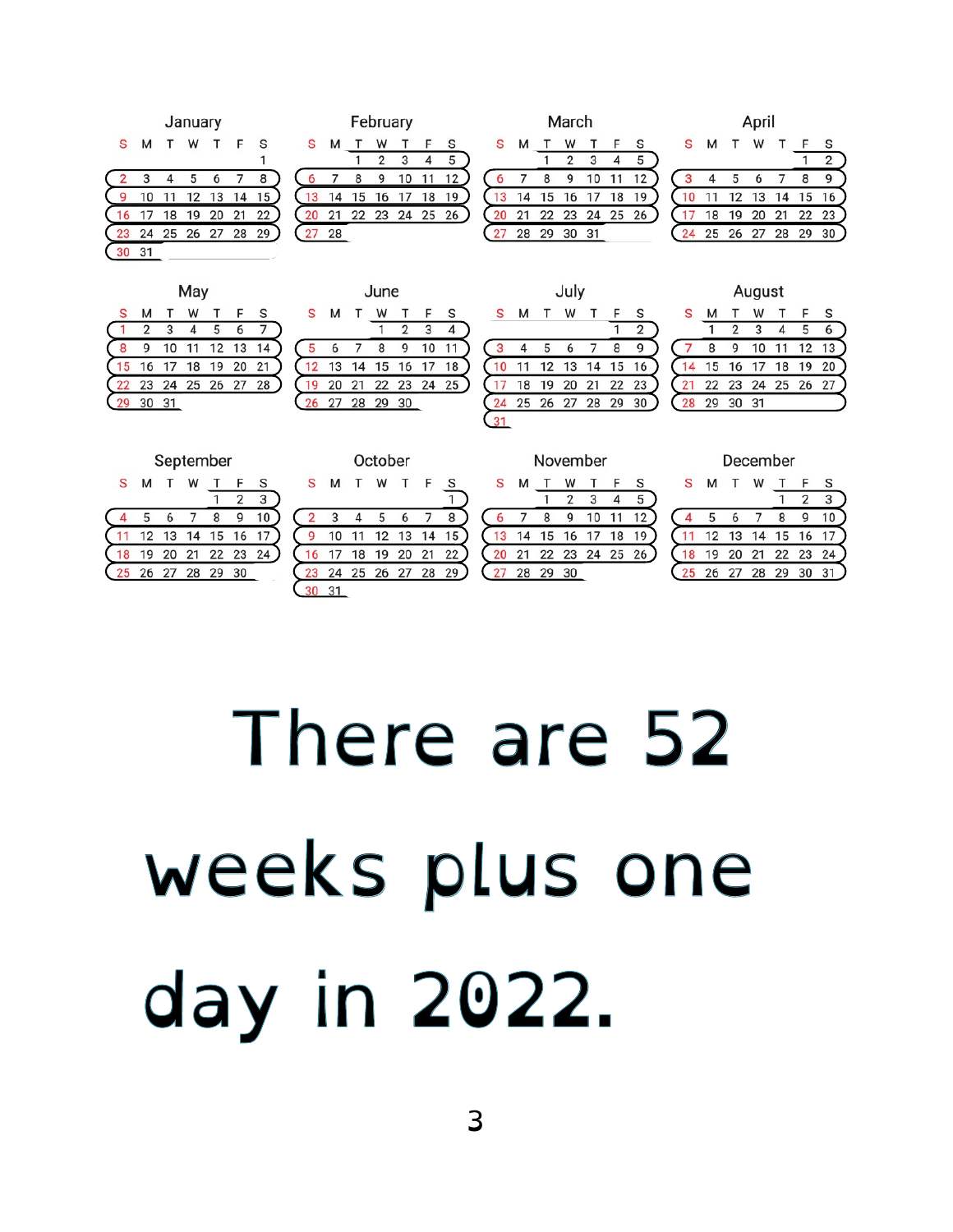

(each dot is one day)

#### There are 365 days in 2022.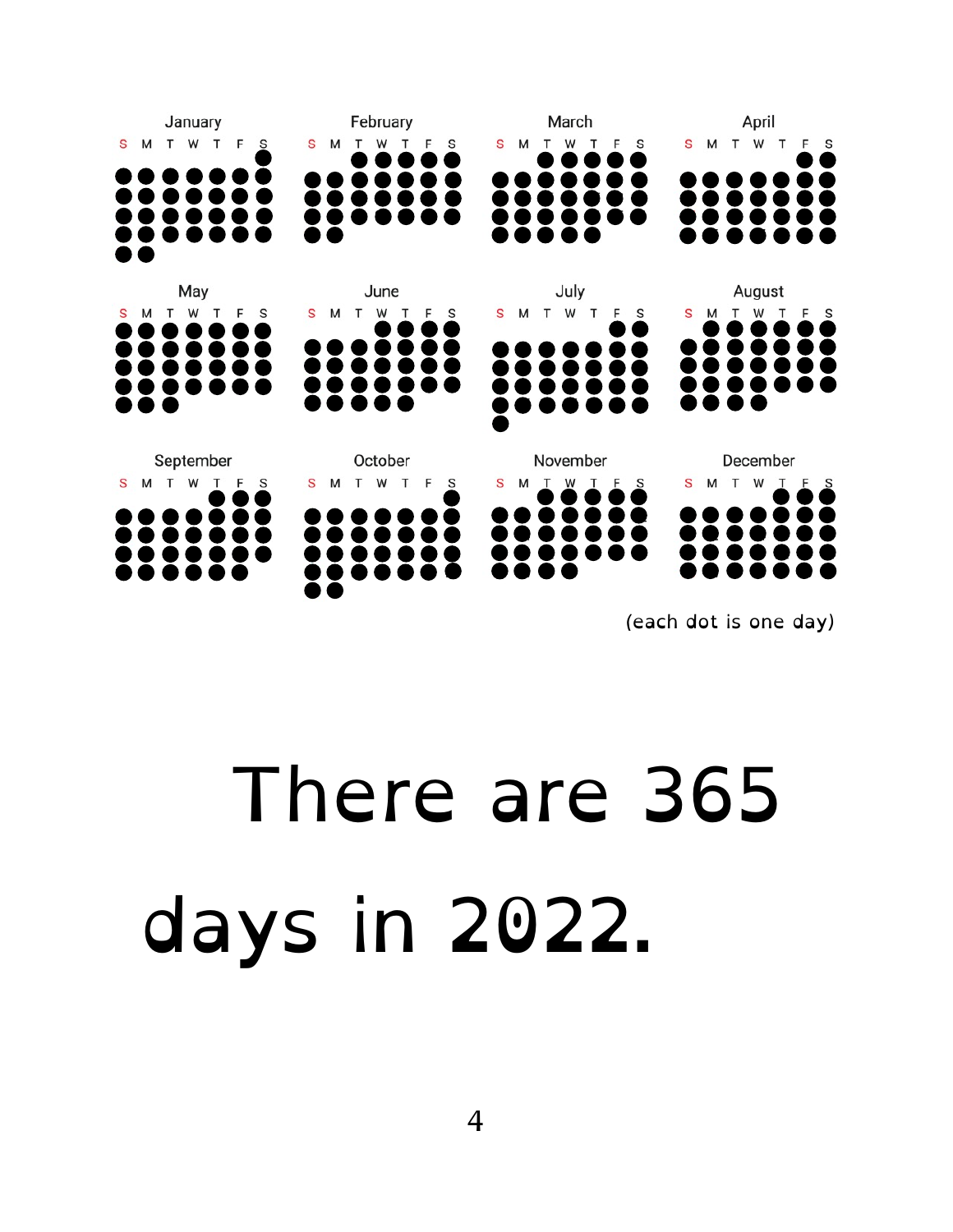

#### There are 24 hours in each day in 2022.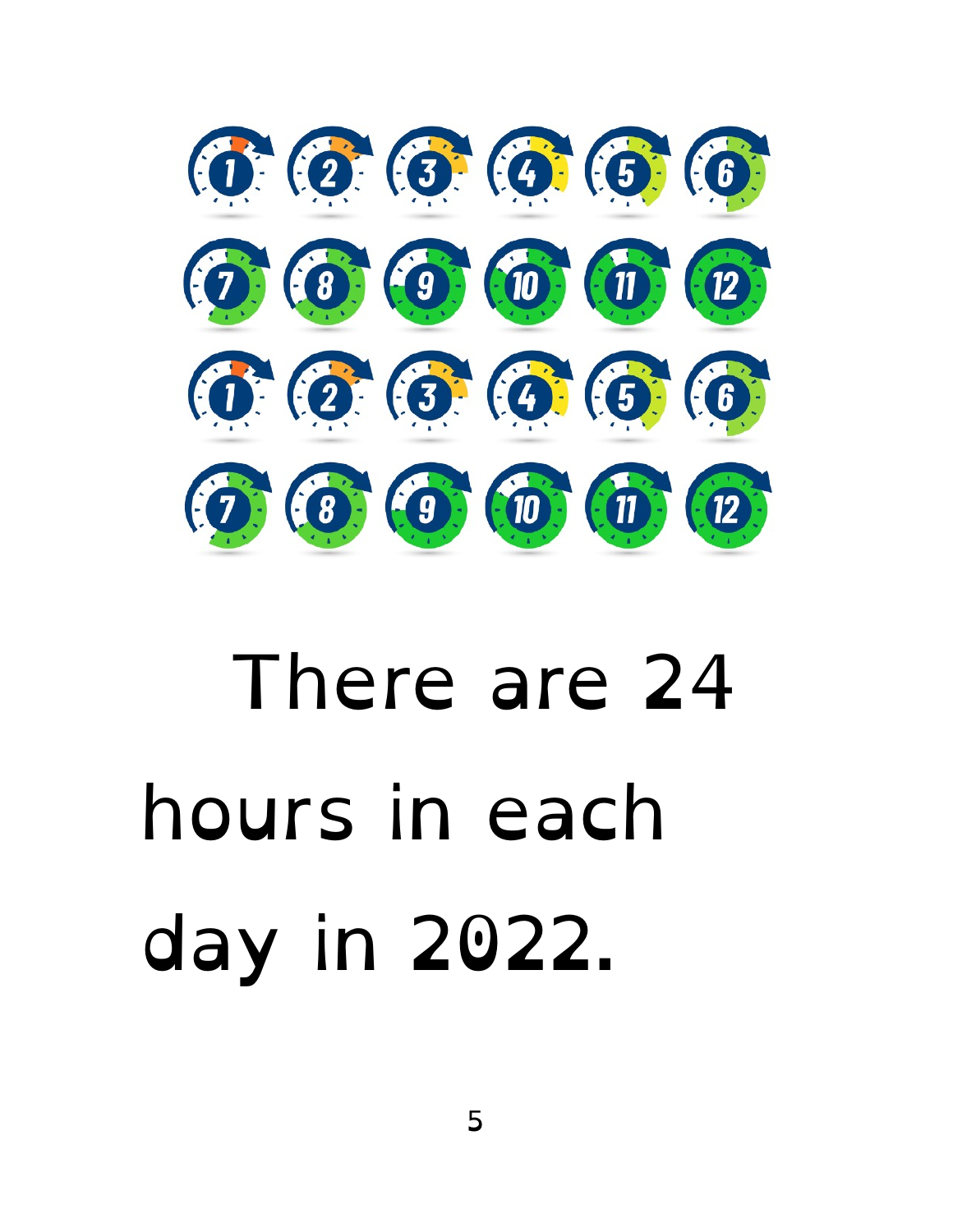

(each tiny dot is one hour)

### There are 8,760 hours in 2022.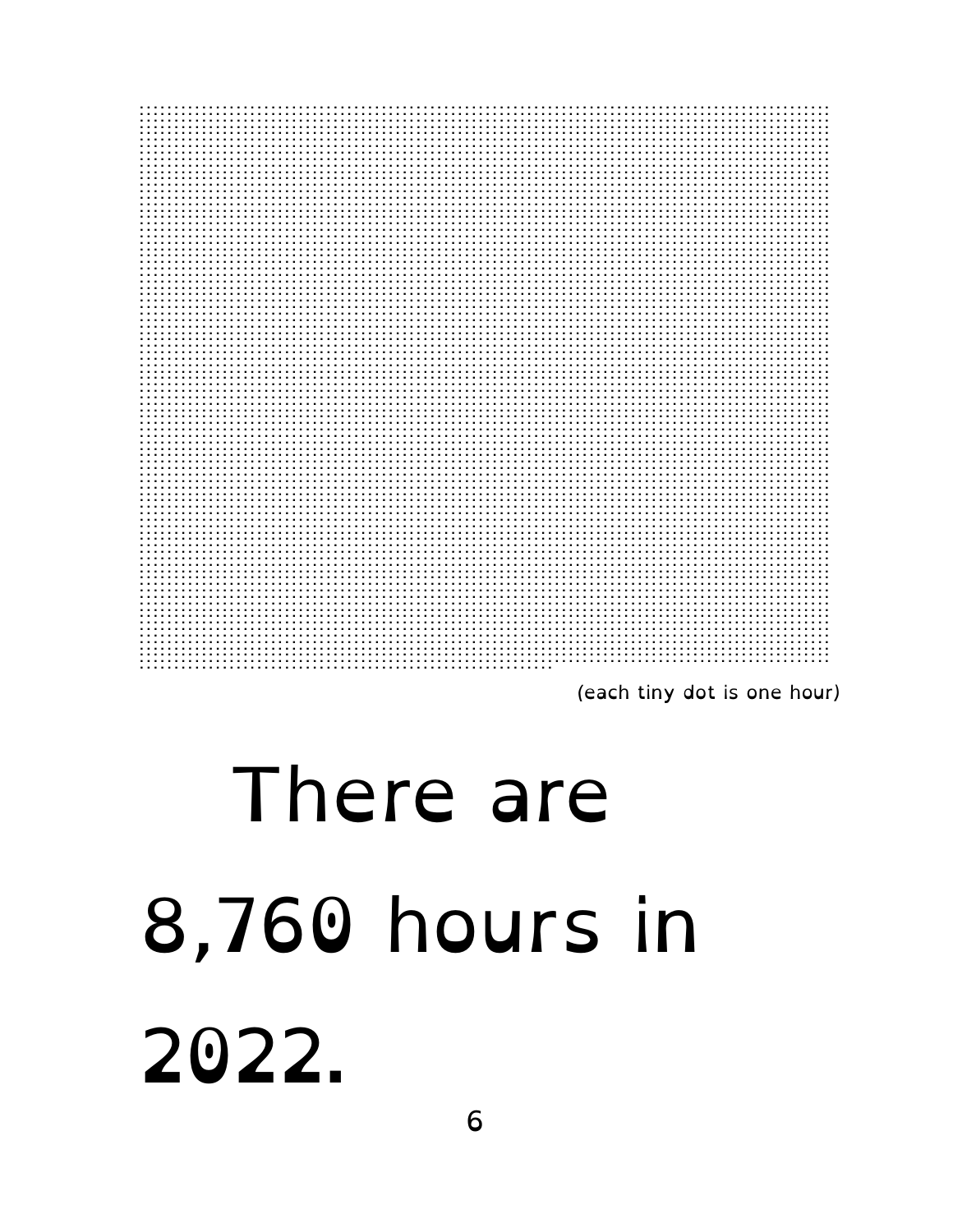|                |                | February  |    |    |                |                |                |    | March |                |    |                |    |    |          | April |                |                |       |                |    |        |          |    |    |                |                |  |
|----------------|----------------|-----------|----|----|----------------|----------------|----------------|----|-------|----------------|----|----------------|----|----|----------|-------|----------------|----------------|-------|----------------|----|--------|----------|----|----|----------------|----------------|--|
| S              | M              | т         | W  | т  | F              | S              | S              | м  | т     | W              |    | F              | S  | S  | M        |       | W              | т              | F     | S              | S  | м      | т        | W  | T  | F              | s              |  |
|                |                |           |    |    |                | 1              |                |    | 1     | $\overline{2}$ | 3  | $\overline{4}$ | 5  |    |          | 1     | 2              | 3              | 4     | 5              |    |        |          |    |    | 1              | $\overline{2}$ |  |
| $\overline{2}$ | 3              |           | 5  |    |                | 8              | 6              | 7  | 8     | 9              | 10 | 11             | 12 | 6  | 7        | 8     | q              | 10             | 11    | 12             | 3  | 4      | 5        |    | 7  | 8              | q              |  |
| 9              | 10             | 11        | 12 | 13 | 14             | 15             | 13             | 14 | 15    | 16             | 17 | 18             | 19 | 13 | 14       | 15    | 16             | 17             | 18    | 19             | 10 | 11     | 12       | 13 | 14 | 15             | 16             |  |
| 16             | 17             | 18        | 19 | 20 | 21             | 22             | 20             | 21 | 22    | 23             | 24 | 25             | 26 | 20 | 21       | 22    | 23             | 24             | 25    | 26             | 17 | 18     | 19       | 20 | 21 | 22             | 23             |  |
| 23             | 24             | 25        | 26 | 27 | 28             | 29             | 27             | 28 |       |                |    |                |    | 27 | 28       | 29    | 30             | 31             |       |                | 24 | 25     | 26       | 27 | 28 | 29 30          |                |  |
| 30             | 31             |           |    |    |                |                |                |    |       |                |    |                |    |    |          |       |                |                |       |                |    |        |          |    |    |                |                |  |
|                |                |           |    |    |                |                |                |    |       |                |    |                |    |    |          |       |                |                |       |                |    |        |          |    |    |                |                |  |
| May            |                |           |    |    |                |                |                |    |       | June           |    |                |    |    |          |       | July           |                |       |                |    | August |          |    |    |                |                |  |
| S              | M              | т         | W  | т  | F              | S              | s              | М  | т     | W              | т  | F              | S  | s  | M        | т     | W              | т              | F     | S              | S  | M      | т        | W  |    | F              | s              |  |
| 1              | $\overline{2}$ | 3         | 4  | 5  | 6              | $\overline{7}$ |                |    |       | 1              | 2  | 3              | 4  |    |          |       |                |                | 1     | $\overline{2}$ |    | 1      | 2        | 3  | 4  | 5              | 6              |  |
| 8              | 9              | 10        | 11 | 12 | 13             | 14             | 5              | 6  |       | 8              | 9  | 10             | 11 | 3  |          | 5     | 6              | $\overline{7}$ | 8     | 9              | 7  | 8      | g        | 10 | 11 | 12             | 13             |  |
| 15             | 16             | 17        | 18 | 19 | 20             | 21             | 12             | 13 | 14    | 15             | 16 | 17             | 18 | 10 | 11       | 12    | 13             | 14             | 15    | 16             | 14 | 15     | 16       | 17 | 18 | 19             | 20             |  |
| 22             | 23             | 24        | 25 | 26 | 27             | 28             | 19             | 20 | 21    | 22             | 23 | 24             | 25 | 17 | 18       | 19    | 20             | 21             | 22    | 23             | 21 | 22     | 23       | 24 | 25 | 26 27          |                |  |
| 29             | 30 31          |           |    |    |                |                | 26             | 27 | 28    | 29             | 30 |                |    | 24 | 25       |       | 26 27          | 28             | 29    | 30             | 28 | 29     | 30 31    |    |    |                |                |  |
|                |                |           |    |    |                |                |                |    |       |                |    |                |    | 31 |          |       |                |                |       |                |    |        |          |    |    |                |                |  |
|                |                |           |    |    |                |                |                |    |       |                |    |                |    |    |          |       |                |                |       |                |    |        |          |    |    |                |                |  |
|                |                | September |    |    |                |                |                |    |       | October        |    |                |    |    | November |       |                |                |       |                |    |        | December |    |    |                |                |  |
| s              | М              | т         | W  | т  | F              | S              | S              | M  |       | W              |    | F              | S  | S  | M        |       | W              |                | F     | S              | s  | м      | т        | W  | т  | F              | s              |  |
|                |                |           |    |    | $\overline{2}$ | 3              |                |    |       |                |    |                | 1  |    |          | 1     | $\overline{2}$ | 3              | 4     | 5              |    |        |          |    | 1  | $\overline{2}$ | 3              |  |
|                | 5              | 6         |    | 8  | 9              | 10             | $\overline{2}$ | 3  |       | 5              | 6  | 7              | 8  | 6  | 7        | 8     | g              | 10             | 11    | 12             | 4  | 5      |          |    | 8  | 9              | 10             |  |
|                | 12             | 13        | 14 | 15 | 16             | 17             | 9              | 10 |       | 12             | 13 | 14             | 15 | 13 | 14       | 15    | 16             | 17             | 18    | 19             | 11 | 12     | 13       | 14 | 15 | 16             | 17             |  |
| 18             | 19             | 20        | 21 | 22 | 23             | 24             | 16             | 17 | 18    | 19             | 20 | 21             | 22 | 20 | 21       | 22    | 23             | 24             | 25 26 |                | 18 | 19     | 20       | 21 | 22 | 23             | 24             |  |
| 25             | 26             | 27        | 28 | 29 | 30             |                | 23             | 24 | 25    | 26             | 27 | 28             | 29 | 27 | 28       | 29    | 30             |                |       |                | 25 | 26     | 27       | 28 | 29 | 30             | 31             |  |
|                |                |           |    |    |                |                |                |    |       |                |    |                |    |    |          |       |                |                |       |                |    |        |          |    |    |                |                |  |
| 31<br>30       |                |           |    |    |                |                |                |    |       |                |    |                |    |    |          |       |                |                |       |                |    |        |          |    |    |                |                |  |

## There are a lot of months, weeks, days, and hours in 2022.